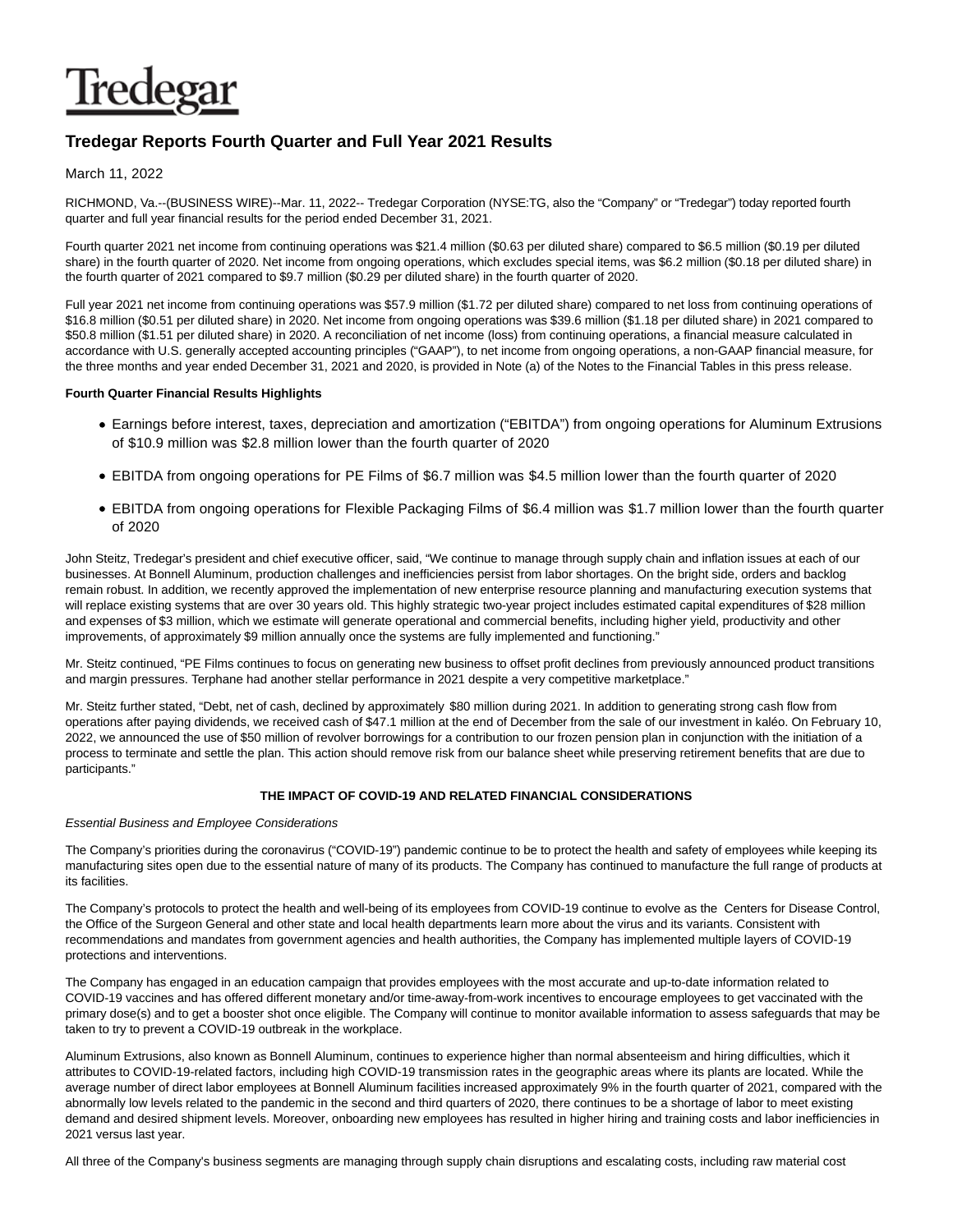increases, shortages, transportation cost increases and delays. To offset growing cost pressures, Bonnell Aluminum implemented a selling price increase effective January 3, 2022, which followed two price increases in 2021. In response to unprecedented cost increases and supply issues for polyethylene and polypropylene resin, PE Films implemented a quarterly resin cost pass-through mechanism, effective July 1, 2021, for all products and customers not previously covered by such arrangements. Flexible Packaging Films, which is also known as Terphane, which is headquartered in Brazil, continues to monitor cost escalations to adjust selling prices as market dynamics permit.

#### Financial Considerations

Approximately 58% of Bonnell Aluminum's sales volume in 2021 was related to building and construction ("B&C") markets (non-residential B&C of 51% and residential B&C of 7%). Non-residential B&C volume started to decline in the fourth quarter of 2020 after the fulfillment of contracts that existed at the start of the COVID-19 pandemic. Market demand in this sector has recently been strong but not fully realized in Bonnell Aluminum's fourth quarter and full year 2021 results due to pandemic-related labor shortages and resulting production inefficiencies. Non-residential B&C volume declined 4% versus the fourth quarter of 2020 and 11% versus full year 2020. However, current bookings and backlog remain at record high levels which the Company believes will bode well for future results when production constraints are alleviated.

The Surface Protection component of PE Films had record EBITDA from ongoing operations in 2020 but experienced a decline in volume in 2021, primarily related to a previously disclosed customer product transition unrelated to the pandemic. In addition, the lag in the pass-through of significant pandemic-related increases in resin costs, and some of such cost increases incurred prior to mid-year that will not be recovered even on a lagging basis, have adversely impacted PE Films' profitability in 2021.

At Terphane, the Company believes that the pandemic-related surge in demand for flexible packaging films that began in early 2020 returned to lower pre-pandemic levels during the second quarter of 2021.

#### **OPERATIONS REVIEW**

#### **Aluminum Extrusions**

Aluminum Extrusions produces high-quality, soft-alloy and medium-strength custom fabricated and finished aluminum extrusions primarily for the following markets: B&C, automotive, and specialty (which consists of consumer durables, machinery and equipment, electrical and renewable energy, and distribution end-use products). A summary of fourth quarter and full year results for Aluminum Extrusions is provided below:

|                                    |    | Three Months Ended<br>December 31. |     |          | Favorable/<br>(Unfavorable) | Year Ended<br>December 31. |           |    |           | Favorable/<br>(Unfavorable) |
|------------------------------------|----|------------------------------------|-----|----------|-----------------------------|----------------------------|-----------|----|-----------|-----------------------------|
| (In thousands, except percentages) |    | 2021                               |     | 2020     | % Change                    |                            | 2021      |    | 2020      | % Change                    |
| Sales volume (lbs)                 |    | 44.576                             |     | 46.408   | (3.9)%                      |                            | 183.367   |    | 186.391   | (1.6)%                      |
| Net sales                          | \$ | 144,832                            | S   | 116.145  | 24.7%                       | \$                         | 539,325   | \$ | 455,711   | 18.3%                       |
| Ongoing operations:                |    |                                    |     |          |                             |                            |           |    |           |                             |
| <b>EBITDA</b>                      | \$ | 10.886                             | S   | 13.641   | $(20.2)\%$                  | \$                         | 55.948    | S  | 55.137    | 1.5%                        |
| Depreciation & amortization        |    | (4,210)                            |     | (4, 771) | 11.8%                       |                            | (16, 272) |    | (17, 403) | 6.5%                        |
| EBIT <sup>'</sup>                  | S  | 6,676                              | \$. | 8,870    | (24.7)%                     | \$                         | 39,676    |    | 37,734    | 5.1%                        |
| Capital expenditures               | \$ | 6,957                              | Ф   | 5.547    |                             | \$                         | 18,914    |    | 10.260    |                             |

\* See the attached net sales and EBITDA from ongoing operations by segment statements for a reconciliation of this non-GAAP measure to GAAP.

#### Fourth Quarter 2021 Results vs. Fourth Quarter 2020 Results

Net sales (sales less freight) in the fourth quarter of 2021 increased by 24.7% versus 2020 primarily due to an increase in average selling prices to cover significantly higher aluminum raw material costs and higher operating costs, partially offset by lower sales volume. Sales volume in the fourth quarter of 2021 decreased by 3.9% versus 2020. Sales volume in the specialty market, which represented 34% of total volume in 2021, increased 6.6% in the fourth quarter of 2021 versus 2020. Sales volume in the automotive market, which represented 8% of total volume in 2021, declined 36.1% versus the fourth quarter of 2020. A portion of the decline in automotive volume was attributed to supply chain issues in the automotive industry. Non-residential B&C sales volume, which represented 51% of 2021 volume, declined 4% in the fourth quarter of 2021 versus 2020, primarily due to COVID-19-related labor shortages. See "The Impact of COVID-19 and Related Financial Considerations" section above for more information on business conditions.

EBITDA from ongoing operations in the fourth quarter of 2021 decreased by \$2.8 million in comparison to the fourth quarter of 2020. The decline is primarily due to higher labor and employee-related costs (\$2.4 million) and other operating costs (\$1.1 million), lower labor productivity (\$1.0 million), higher freight rates (\$0.9 million) and higher selling, general and administrative expenses (\$1.6 million), partially offset by higher pricing (\$3.4 million net of the pass-through of aluminum raw material costs). In addition, the timing of the flow through under the first-in first-out method of aluminum raw material costs passed through to customers, previously acquired at lower prices in a quickly rising commodity pricing environment, resulted in a benefit of \$1.1 million in the fourth quarter of 2021 versus a benefit of \$0.6 million in the fourth quarter of 2020. See discussion of Quantitative and Qualitative Disclosures About Market Risk in Item 7 of the Company's Annual Report on Form 10-K for the year ended December 31, 2021 ("Form 10-K") for additional information on aluminum price trends.

#### Full Year 2021 Results vs. Full Year 2020 Results

Net sales in 2021 increased by 18.3% versus 2020. The annual increase in net sales was primarily due to an increase in average selling prices to cover significantly higher aluminum raw material costs and higher operating costs, partially offset by lower sales volume. Sales volume in 2021 decreased by 1.6% versus 2020. Increased shipments in the specialty sector were offset by declines in B&C and automotive markets. All end markets served within the specialty sector experienced growth. The Company believes that declines in the non-residential B&C market resulted mainly from COVID-19-related labor shortages, with a portion of the decline in automotive sales volume associated with supply chain issues in the automotive industry.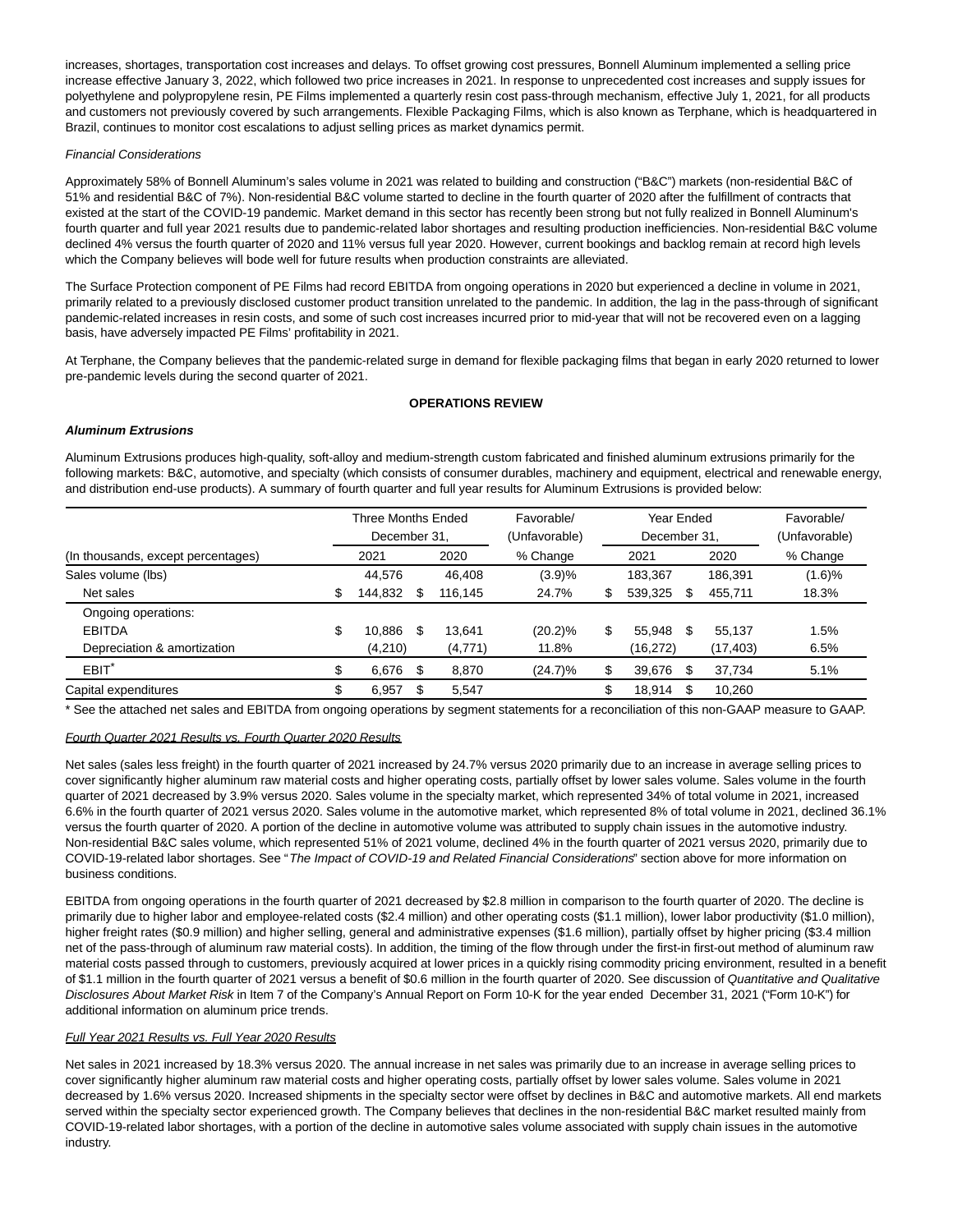EBITDA from ongoing operations in 2021 increased by \$0.8 million versus 2020 due to higher pricing (\$13.6 million net of the pass-through of aluminum raw materials costs), partially offset by higher labor and employee-related costs (\$7.2 million) and other inflationary operating costs such as higher supply expenses (\$6.4 million), lower labor productivity (\$1.6 million), higher freight expenses (\$3.2 million) and higher selling, general and administrative costs (\$3.2 million). In addition, the timing of the flow through under the first-in first-out method of aluminum raw material costs passed through to customers, previously acquired at lower prices in a quickly rising commodity pricing environment, resulted in a benefit of \$6.9 million in 2021 versus a charge of \$1.3 million in 2020.

#### Projected Capital Expenditures and Depreciation & Amortization

Capital expenditures for Bonnell Aluminum are projected to be \$30 million in 2022, including \$15 million for new enterprise resource planning and manufacturing execution systems ("ERP/MES"), \$6 million for infrastructure upgrades at the facilities located in Niles, Michigan, Carthage, Tennessee and Newnan, Georgia, and \$3 million for other strategic projects. The ERP/MES project is expected to cost \$28 million over a two-year time span. In addition to strategic projects, approximately \$6 million will be required to support continuity of current operations. Depreciation expense is projected to be \$14 million in 2022. Amortization expense is projected to be \$3 million in 2022.

#### **PE Films**

PE Films produces surface protection films, polyethylene overwrap films and films for other markets. All historical results for the Personal Care component, which was sold in the fourth quarter of 2020, have been presented as discontinued operations. The Surface Protection component of the PE Films segment now includes the packaging lines and operations located at the Pottsville, Pennsylvania manufacturing site ("Pottsville Packaging"), which was previously reported within the Personal Care component of PE Films. A summary of fourth quarter and full year results for PE Films is provided below:

|                                    |     | Three Months Ended |   |         | Favorable/    |    | Year Ended   |     |          | Favorable/    |  |  |
|------------------------------------|-----|--------------------|---|---------|---------------|----|--------------|-----|----------|---------------|--|--|
|                                    |     | December 31.       |   |         | (Unfavorable) |    | December 31. |     |          | (Unfavorable) |  |  |
| (In thousands, except percentages) |     | 2021               |   | 2020    | % Change      |    | 2021         |     | 2020     | % Change      |  |  |
| Sales volume (lbs)                 |     | 9.363              |   | 11.827  | $(20.8)\%$    |    | 39.429       |     | 45.175   | $(12.7)\%$    |  |  |
| Net sales                          | \$  | 31,035             | S | 35,843  | $(13.4)\%$    | \$ | 118,920      | S   | 139,288  | $(14.6)\%$    |  |  |
| Ongoing operations:                |     |                    |   |         |               |    |              |     |          |               |  |  |
| <b>EBITDA</b>                      | \$  | 6.659              | S | 11.179  | (40.4)%       | \$ | 27.694       | \$  | 45.107   | $(38.6)\%$    |  |  |
| Depreciation & amortization        |     | (1,582)            |   | (1,894) | 16.5%         |    | (6, 263)     |     | (6, 762) | 7.4%          |  |  |
| EBIT <sup>'</sup>                  | \$. | 5,077              | S | 9.285   | $(45.3)\%$    | S  | 21,431       | \$. | 38,345   | $(44.1)\%$    |  |  |
| Capital expenditures               | \$  | 240                |   | 1.147   |               | \$ | 2,997        | \$  | 6.024    |               |  |  |

\* See the attached net sales and EBITDA from ongoing operations by segment statements for a reconciliation of this non-GAAP measure to GAAP.

#### Fourth Quarter 2021 Results vs. Fourth Quarter 2020 Results

Net sales decreased by \$4.8 million in the fourth quarter of 2021 versus the fourth quarter of 2020, primarily due to lower volume in Surface Protection for products unrelated to previously disclosed customer product transitions. Sales volume in Surface Protection declined 35% versus a particularly strong fourth quarter of 2020. The Company believes that this lower volume was primarily due to customer inventory corrections, customer production slowdowns associated with COVID-19-related factors, and a slowdown in the television market.

EBITDA from ongoing operations in the fourth quarter of 2021 decreased by \$4.5 million versus the fourth quarter of 2020, primarily due to:

- A \$6.8 million decrease from Surface Protection associated with lower sales and unfavorable mix for products unrelated to previously disclosed customer product transitions (\$4.7 million), lower sales associated with the customer product transitions (\$0.2 million), higher freight and packaging expense (\$0.9 million), the pass-through lag associated with higher resin costs (\$0.4 million), and lower productivity (\$0.4 million);
- A \$1.6 million increase from Pottsville Packaging primarily related to favorable sales mix (\$0.4 million), a benefit from the pass-through lag associated with higher resin costs (benefit of \$0.1 million in the fourth quarter of 2021 versus a charge of \$0.2 million in the fourth quarter of 2020), and a benefit from inventories accounted for under the first-in first-out method (benefit of \$0.5 million versus a charge of \$0.5 million in the fourth quarter of 2020); and
- A \$1.1 million favorable variance associated with the divestiture of Bright View Technologies at the end of 2020.

See discussion of Quantitative and Qualitative Disclosures About Market Risk in Item 7 of the Form 10-K for additional information on resin price trends.

#### Customer Product Transitions and Other Factors in Surface Protection

The Surface Protection component of PE Films supports manufacturers of optical and other specialty substrates used in flat panel display products. These films are primarily used by customers to protect components of displays in the manufacturing and transportation processes and then discarded.

The Company previously reported the risk that a portion of its film products used in surface protection applications would be made obsolete by customer product transitions to less costly alternative processes or materials. The Company estimates that these transitions, which principally relate to one customer, adversely impacted EBITDA from ongoing operations for PE Films by \$14.8 million during 2021 versus 2020. A further decline of \$7 million in EBITDA from ongoing operations due to the transitions is expected in 2022 versus 2021, at which time the transitions are expected to be complete.

The Surface Protection business is also experiencing competitive pricing pressures, unrelated to the customer product transitions, that are expected to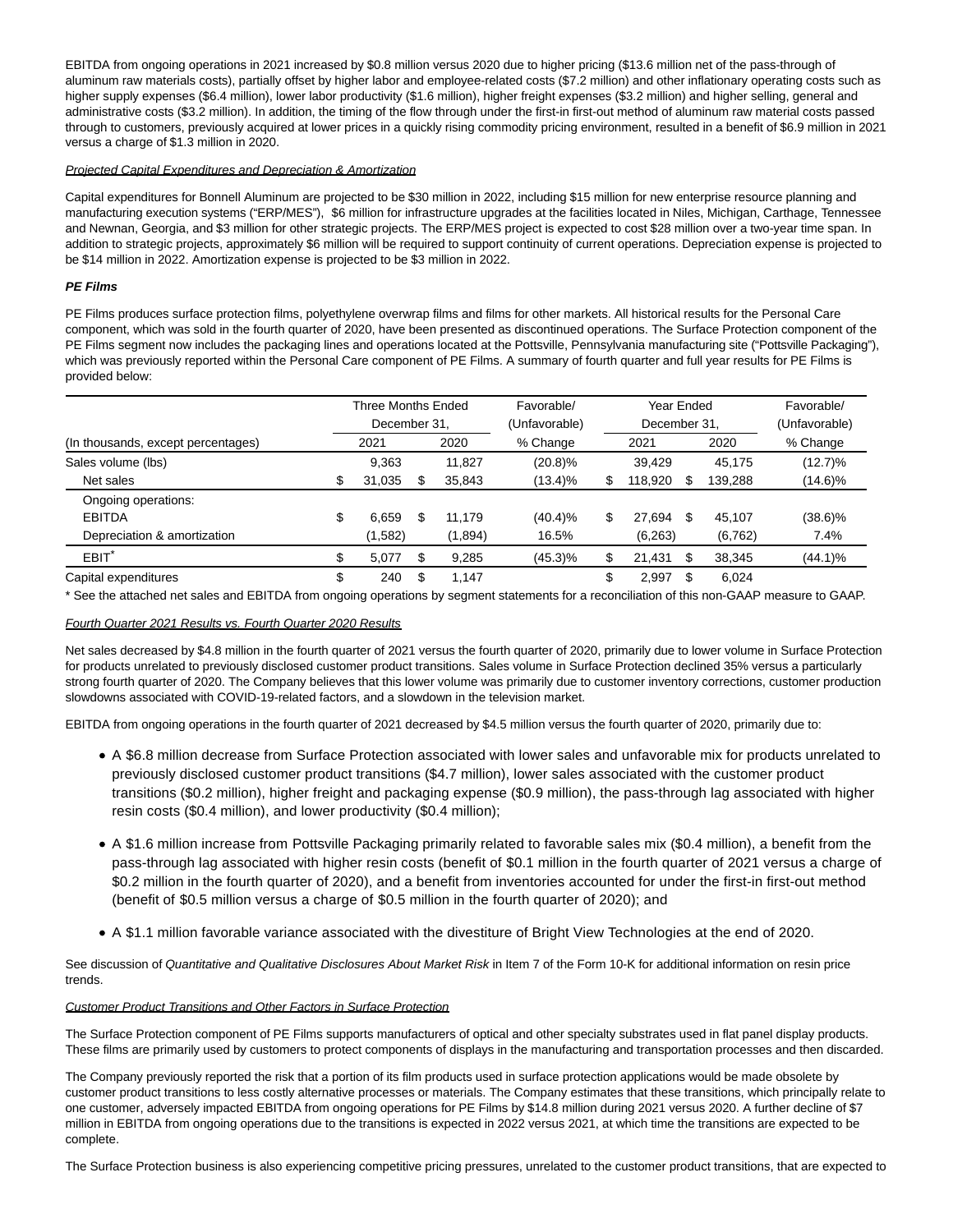adversely impact EBITDA from ongoing operations by approximately \$6 million in 2022 versus 2021. To offset the expected adverse impact of the customer transitions and pricing pressures, the Company is aggressively pursuing and making progress in generating contribution from sales of new surface protection products, applications and customers and driving production efficiencies and cost savings. Annual contribution to EBITDA from ongoing operations for PE Films from sales of products unrelated to previously disclosed customer product transitions increased \$7 million for the two-year period ended December 31, 2021, which excludes the impact of resin pass-through lag but includes the adverse impact of customer inventory corrections, customer production slowdowns associated with COVID-19-related factors, and a slowdown in the television market in the fourth quarter of 2021.

#### Full Year 2021 Results vs. Full Year 2020 Results

Net sales in 2021 decreased by \$20.4 million versus 2020, primarily due to lower volume and unfavorable mix associated with the previously disclosed customer product transitions in Surface Protection, partially offset by higher pricing associated with the pass-through of increased resin costs.

EBITDA from ongoing operations in 2021 decreased by \$17.4 million versus 2020 primarily due to:

- A \$19.4 million decrease from Surface Protection primarily related to lower sales and unfavorable mix associated with the customer product transitions (\$14.8 million), lower sales and unfavorable mix for products unrelated to customer product transitions (\$3.4 million), margin erosion associated with higher resin costs that occurred before the resin index pricing plan was fully implemented (\$1.4 million), the pass-through lag associated with higher resin costs (\$1.4 million), and higher freight expense (\$1.0 million), partially offset by production efficiencies and cost savings (\$1.9 million) and lower research and development spend (\$0.4 million);
- A \$0.1 million increase from Pottsville Packaging; and
- A \$2.7 million favorable variance associated with the divestiture of Bright View Technologies at the end of 2020.

#### Projected Capital Expenditures and Depreciation & Amortization

Capital expenditures for PE Films are projected to be \$5 million in 2022, including \$3 million for productivity projects and \$2 million for capital expenditures required to support continuity of current operations. Depreciation expense is projected to be \$7 million in 2022. There is no amortization expense for PE Films.

#### **Flexible Packaging Films**

Flexible Packaging Films produces polyester-based films for use in packaging applications that have specialized properties, such as heat resistance, strength, barrier protection and the ability to accept high-quality print graphics. A summary of fourth quarter and full year results for Flexible Packaging Films is provided below:

|                                    |     | Three Months Ended<br>December 31, |        | Favorable/<br>(Unfavorable) | Year Ended<br>December 31. | Favorable/<br>(Unfavorable) |          |
|------------------------------------|-----|------------------------------------|--------|-----------------------------|----------------------------|-----------------------------|----------|
| (In thousands, except percentages) |     | 2021                               | 2020   | % Change                    | 2021                       | 2020                        | % Change |
| Sales volume (lbs)                 |     | 25,902                             | 28.026 | (7.6)%                      | 104.569                    | 113.115                     | (7.6)%   |
| Net sales                          | \$. | 37,418                             | 34,072 | 9.8%                        | \$<br>139,978              | 134,605                     | 4.0%     |
| Ongoing operations:                |     |                                    |        |                             |                            |                             |          |
| <b>EBITDA</b>                      | \$  | 6.388                              | 8.051  | $(20.7)\%$                  | \$<br>31.684               | \$<br>30.645                | 3.4%     |
| Depreciation & amortization        |     | (523)                              | (455)  | (14.9)%                     | (1,988)                    | (1,761)                     | (12.9)%  |
| EBIT <sup>'</sup>                  |     | 5.865                              | 7.596  | $(22.8)\%$                  | \$<br>29.696               | 28,884                      | 2.8%     |
| Capital expenditures               | S   | .320                               | 2.511  |                             | \$<br>5,603                | 4.959                       |          |

\* See the attached net sales and EBITDA from ongoing operations by segment statements for a reconciliation of this non-GAAP measure to GAAP.

#### Fourth Quarter 2021 Results vs. Fourth Quarter 2020 Results

Sales volume declined by 7.6% during the fourth quarter of 2021 versus the fourth quarter of 2020, primarily due to lower demand. Net sales in the fourth quarter of 2021 increased 9.8% compared to the fourth quarter of 2020, primarily due to higher selling prices from the pass-through of higher resin costs and favorable product mix, partially offset by lower sales volume. The Company believes that the pandemic-related surge in demand for flexible packaging that began in early 2020 returned to lower pre-pandemic levels during the second quarter of 2021.

EBITDA from ongoing operations in the fourth quarter of 2021 decreased by \$1.7 million versus the fourth quarter of 2020 primarily due to:

- Higher raw material costs (\$5.3 million), higher variable costs (\$1.4 million) and lower sales volume (\$1.3 million), partially offset by higher selling prices (\$3.3 million) from the pass-through of higher resin costs, favorable absorption of fixed costs (\$0.9 million) and lower selling, general and administration expenses (\$0.3 million);
- Net favorable foreign currency translation of Real-denominated operating costs (\$1.1 million); and
- Higher foreign currency transaction gains (\$0.9 million) in the fourth quarter of 2021 versus the fourth quarter of 2020.

#### Full Year 2021 Results vs. Full Year 2020 Results

Sales volume declined by 7.6% in 2021 versus 2020, primarily due to lower demand, resin supply issues, and an equipment failure impacting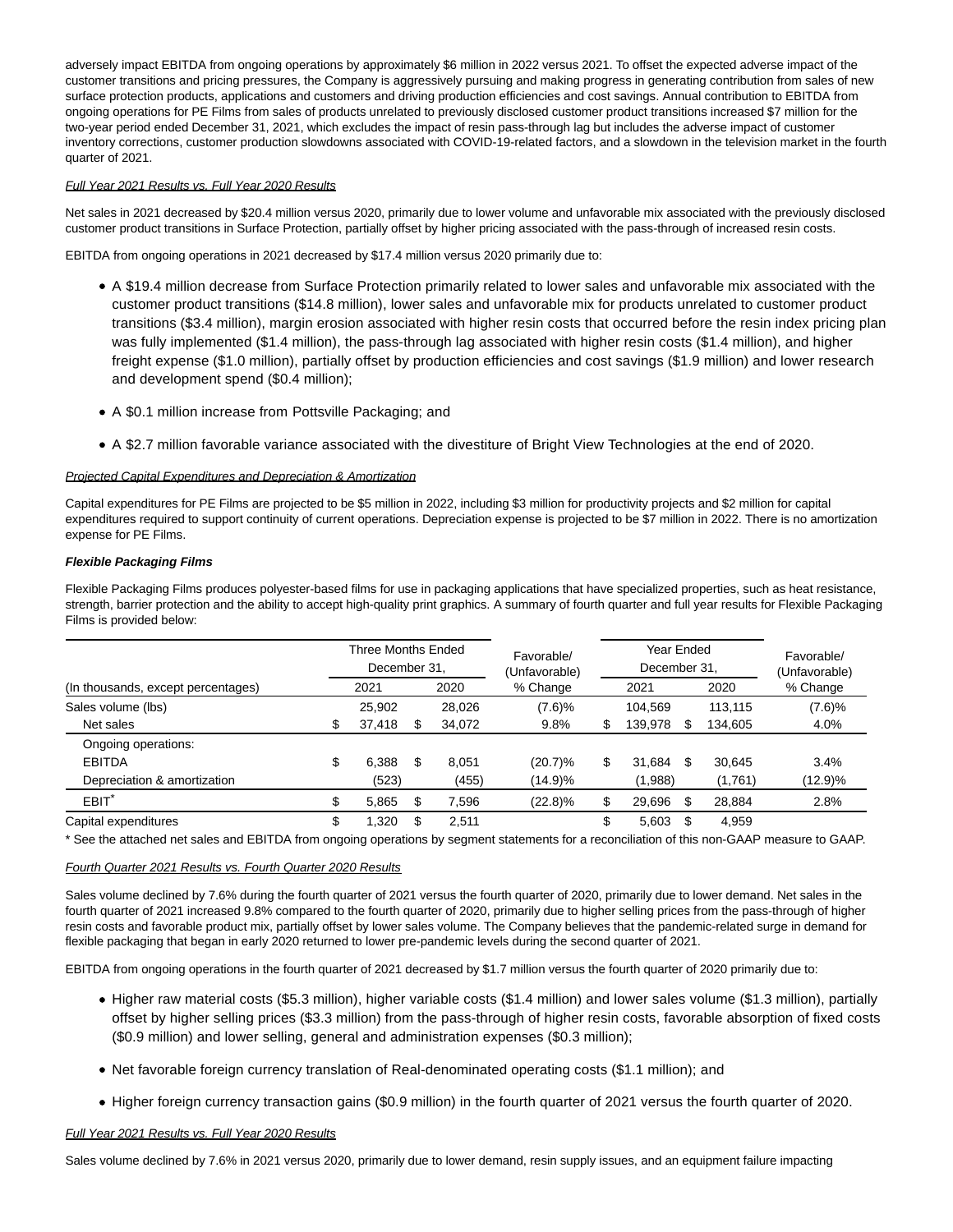production. Net sales in 2021 increased 4.0% compared to 2020, primarily due to higher selling prices from the pass-through of higher resin costs and favorable product mix, partially offset by lower sales volume.

EBITDA from ongoing operations in 2021 increased by \$1.0 million versus 2020 primarily due to:

- Higher selling prices from the pass-through of higher resin costs (\$11.2 million), favorable product mix (\$2.0 million) and lower selling, general, and administration expenses (\$0.7 million), partially offset by higher raw material costs (\$12.8 million), lower sales volume (\$4.9 million) and higher variable costs (\$1.7 million);
- Net favorable currency translation of Real-denominated operating costs (\$5.9 million);
- Higher foreign currency transaction gains (\$1.2 million) in 2021 versus 2020; and
- Lower value-added tax credits received in 2021 (\$0.5 million) versus 2020.

#### Projected Capital Expenditures and Depreciation & Amortization

Capital expenditures for Terphane are projected to be \$8 million in 2022, including \$4 million for new capacity for value-added products and productivity projects and \$4 million for capital expenditures required to support continuity of current operations. Depreciation expense is projected to be \$2 million in 2022. Amortization expense is projected to be \$0.4 million in 2022.

#### **Corporate Expenses, Investments, Interest and Taxes**

Corporate expenses, net, decreased \$1.1 million in 2021 versus 2020, primarily due to higher transition service fees, net of corporate costs associated with the 2020 divestiture of the Personal Care Films business (\$1.1 million).

Interest expense was \$3.4 million in 2021 in comparison to \$2.6 million in 2020, primarily due to higher average debt levels.

The effective tax rate used to compute income taxes for continuing operations in 2021 was 13.8% compared to 32.8% in 2020. The effective tax rate from ongoing operations comparable to the earnings reconciliation table provided in Note (a) of the Notes to Financial Tables in this press release was 21.9% in 2021 and 21.4% in 2020 (see also Note (f) of the Notes to Financial Tables). For an explanation of differences between the effective tax rate for income from continuing operations and the U.S. federal statutory rate for 2021 and 2020, see Note 12 "Income Taxes" to the Consolidated Financial Statements included in Item 15 "Exhibits and Financial Statements Schedules" ("Item 15") of the Form 10-K.

Pension expense was \$14.1 million in 2021, a favorable change of \$0.5 million from 2020. The impact on earnings from pension expense is reflected in "Corporate expenses, net" in the net sales and EBITDA from ongoing operations by segment statements. On February 10, 2022, Tredegar announced the initiation of a process to terminate and settle its frozen defined benefit pension plan, which could take up to 24 months to complete. In connection therewith, the Company borrowed funds under its revolving credit agreement and made a \$50 million contribution to the pension plan (the "Special Contribution") to reduce its underfunding and as part of a program within the pension plan to hedge or fix the expected future contributions that will be needed by the Company through the settlement process. The Company expects to realize income tax benefits on the Special Contribution of approximately \$11 million. Administrative costs for the pension plan through the settlement process are estimated at \$4 to \$5 million.

As of December 31, 2021 (and before the Special Contribution), the estimated pension plan underfunding under GAAP was \$69 million, comprised of investments at fair value of \$245 million and a projected benefit obligation ("PBO") of \$314 million. The ultimate settlement benefit obligation may differ from the PBO, depending on market factors for buyers of pension obligations at the time of settlement. Pension expense is projected to be approximately \$14 million under GAAP in 2022 and zero for calculating earnings before interest, taxes, depreciation and amortization as defined in the Company's revolving credit agreement ("Credit EBITDA"), which is used to compute certain borrowing ratios. The Company estimates that, with the Special Contribution, there will be no required minimum contributions to the pension plan until final settlement.

Total debt was \$73.0 million at December 31, 2021, compared to \$134.0 million at December 31, 2020. Net debt (debt in excess of cash and cash equivalents), a non-GAAP financial measure, was \$42.5 million at December 31, 2021, compared to \$122.2 million at December 31, 2020. The year-over-year decline in net debt of \$79.7 million includes proceeds of \$47.1 million from the sale of the Company's investment in kaleo, Inc. ("kaléo") on December 27, 2021. The Company's revolving credit agreement allows borrowings of up to \$375 million and matures in June 2024. The Company believes that its most restrictive covenant (computed quarterly) is the leverage ratio, which permits maximum borrowings of up to 4x Credit EBITDA. The Company had Credit EBITDA and a leverage ratio (calculated in the "Liquidity and Capital Resources" section of the Form 10-K of \$90.0 million and 0.81x, respectively, at December 31, 2021. See Note (g) of the Notes to the Financial Tables for a reconciliation of net debt to the most directly comparable GAAP financial measure.

#### **FORWARD-LOOKING AND CAUTIONARY STATEMENTS**

Some of the information contained in this press release may constitute "forward-looking statements" within the meaning of the "safe harbor" provisions of the Private Securities Litigation Reform Act of 1995. When the Company uses the words "believe," "estimate," "anticipate," "appear to," "expect," "project," "plan," "likely," "may" and similar expressions, it does so to identify forward-looking statements. Such statements are based on the Company's then current expectations and are subject to a number of risks and uncertainties that could cause actual results to differ materially from those addressed in the forward-looking statements. It is possible that the Company's actual results and financial condition may differ, possibly materially, from the anticipated results and financial condition indicated in or implied by these forward-looking statements. In addition, the Company's current projections for its businesses could be materially affected by the highly uncertain impact of the COVID-19 pandemic. As a consequence, the Company's results could differ significantly from its projections, depending on, among other things, the ultimate impact of the pandemic on employees, supply chains, customers and the U.S. and world economies. Accordingly, you should not place undue reliance on these forward-looking statements. Factors that could cause actual results to differ from expectations include, without limitation, the following:

loss or gain of sales to significant customers on which the Company's business is highly dependent;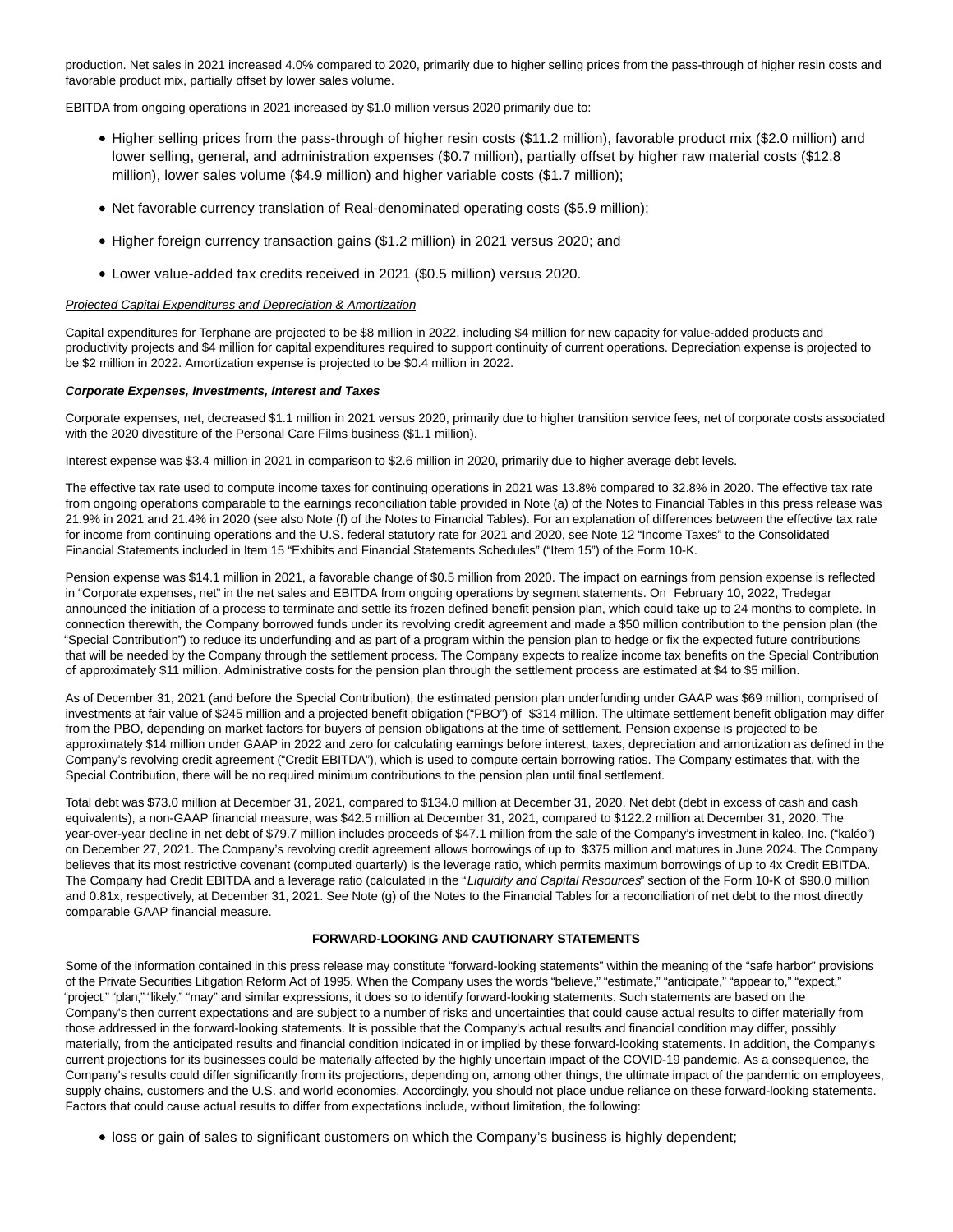- inability to achieve sales to new customers to replace lost business;
- inability to develop, efficiently manufacture and deliver new products at competitive prices;
- failure of the Company's customers to achieve success or maintain market share;
- failure to protect our intellectual property rights;
- risks of doing business in countries outside the U.S. that affect our international operations;
- political, economic, and regulatory factors concerning the Company's products;
- uncertain economic conditions in countries in which the Company does business;
- competition from other manufacturers, including manufacturers in lower-cost countries and manufacturers benefiting from government subsidies;
- impact of fluctuations in foreign exchange rates;
- movement of pension plan assets and liabilities up through initiating hedging activities to fix underfunding amounts and assumptions thereafter relating to differences between the ultimate settlement benefit obligation and the projected benefit obligation, census data, administrative costs, the effectiveness of hedging activities and discounts required to liquidate non-public securities held by the plan;
- an increase in the operating costs incurred by the Company's business units, including, for example, the cost of raw materials and energy;
- inability to successfully identify, complete or integrate strategic acquisitions; failure to realize the expected benefits of such acquisitions and assumption of unanticipated risks in such acquisitions;
- disruptions to the Company's manufacturing facilities, including those resulting from labor shortages;
- the impact of public health epidemics on employees, production and the global economy, such as the COVID-19 pandemic;
- an information technology system failure or breach;
- the impact of the imposition of tariffs and sanctions on imported aluminum ingot used by Bonnell Aluminum;
- the impact of new tariffs, duties or other trade restrictions imposed as a result of trade tensions between the U.S. and other countries;
- the termination of anti-dumping duties on products imported to Brazil that compete with products produced by Flexible Packaging;
- failure to establish and maintain effective internal control over financial reporting;

and the other factors discussed in the reports Tredegar files with or furnishes to the Securities and Exchange Commission (the "SEC") from time to time, including the risks and important factors set forth in additional detail in "Risk Factors" Part I, Item 1A of the Form 10-K. Readers are urged to review and consider carefully the disclosures Tredegar makes in its filings with the SEC.

Tredegar does not undertake, and expressly disclaims any duty, to update any forward-looking statement made in this press release to reflect any change in management's expectations or any change in conditions, assumptions or circumstances on which such statements are based, except as required by applicable law.

To the extent that the financial information portion of this press release contains non-GAAP financial measures, it also presents both the most directly comparable financial measures calculated and presented in accordance with GAAP and a quantitative reconciliation of the difference between any such non-GAAP measures and such comparable GAAP financial measures. Reconciliations of non-GAAP financial measures are provided in the Notes to the Financial Tables included with this press release and can also be found within "Presentations" in the "Investors" section of our website, [www.tredegar.com.](https://cts.businesswire.com/ct/CT?id=smartlink&url=http%3A%2F%2Fwww.tredegar.com&esheet=52593211&newsitemid=20220311005038&lan=en-US&anchor=www.tredegar.com&index=1&md5=de6865aac84002aa31c9819a9e5a63e4)

Tredegar uses its website as a channel of distribution of material company information. Financial information and other material information regarding Tredegar is posted on and assembled in the "Investors" section of its website.

Tredegar Corporation is an industrial manufacturer with three primary businesses: custom aluminum extrusions for the North American building & construction, automotive and specialty end-use markets; surface protection films for high-technology applications in the global electronics industry; and specialized polyester films primarily for the Latin American flexible packaging market. Tredegar had 2021 sales from continuing operations of \$826 million. With approximately 2,400 employees, the Company operates manufacturing facilities in North America, South America, and Asia.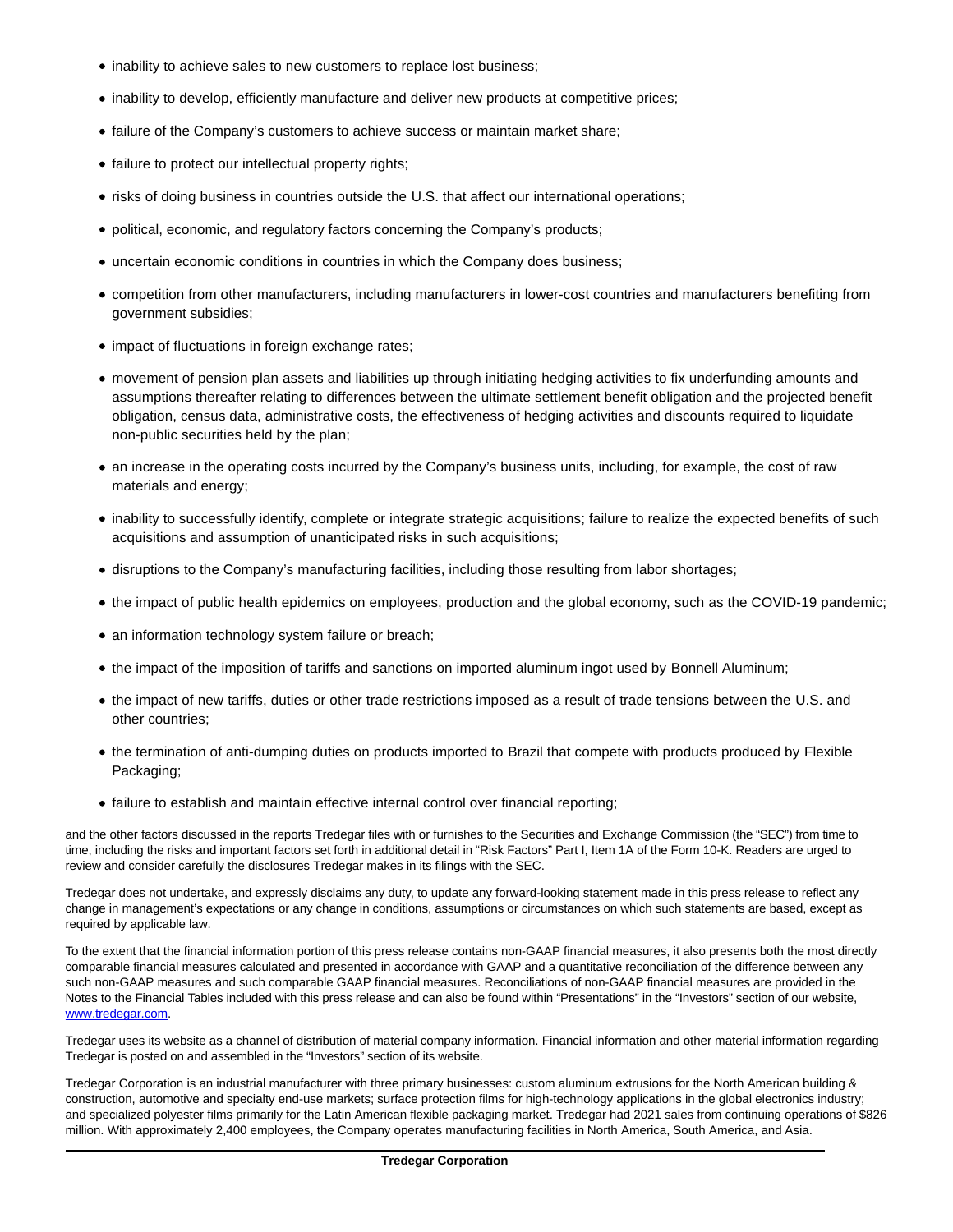### **Condensed Consolidated Statements of Income (In Thousands, Except Per-Share Data) (Unaudited)**

|                                                                                                                             |                 | <b>Three Months Ended</b> |           |                   | Year Ended                              |  |  |
|-----------------------------------------------------------------------------------------------------------------------------|-----------------|---------------------------|-----------|-------------------|-----------------------------------------|--|--|
|                                                                                                                             |                 | December 31,              |           |                   | December 31,                            |  |  |
|                                                                                                                             | 2021            | 2020                      |           | 2021              | 2020                                    |  |  |
| <b>Sales</b>                                                                                                                |                 |                           |           |                   | \$220,986 \$192,524 \$826,455 \$755,290 |  |  |
| Other income (expense), net (c)(d)(h)                                                                                       | 11,104          | (3, 396)                  |           | 20,376            | (67, 294)                               |  |  |
|                                                                                                                             | 232,090         | 189,128                   |           | 846,831           | 687,996                                 |  |  |
| Cost of goods sold (c)                                                                                                      | 178,957         | 143,755                   |           | 649,690           | 558,967                                 |  |  |
| Freight                                                                                                                     | 7,701           | 6,464                     |           | 28,232            | 25,686                                  |  |  |
| Selling, R&D and general expenses (c)                                                                                       | 21,117          | 24,927                    |           | 81,311            | 92,644                                  |  |  |
| Amortization of identifiable intangibles (j)                                                                                | (466)           |                           | 753       | 1,704             | 3,017                                   |  |  |
| Pension and postretirement benefits                                                                                         | 3,540           | 4,019                     |           | 14,160            | 14,720                                  |  |  |
| Interest expense                                                                                                            | 831             |                           | 989       | 3,386             | 2,587                                   |  |  |
| Asset impairments and costs associated with exit and disposal activities, net of adjustments (c)<br>Goodwill impairment (e) | 495             | 1,651                     |           | 1,127             | 1,725<br>13,696                         |  |  |
|                                                                                                                             | 212,175         | 182,558                   |           | 779,610           | 713,042                                 |  |  |
| Income (loss) from continuing operations before income taxes                                                                | 19,915          | 6,570                     |           | 67,221            | (25, 046)                               |  |  |
| Income tax expense (benefit)(c)                                                                                             | (1, 443)        |                           | 95        | 9,284             | (8, 213)                                |  |  |
| Net income (loss) from continuing operations                                                                                | 21,358          | 6,475                     |           | 57,937            | (16, 833)                               |  |  |
| Income (loss) from discontinued operations, net of tax                                                                      | (6)             | (5,580)                   |           | (111)             | (58, 611)                               |  |  |
| Net income (loss)                                                                                                           | $$21,352$ \$    |                           |           |                   | 895 \$57,826 \$(75,444)                 |  |  |
| Earnings (loss) per share:<br>Basic:                                                                                        |                 |                           |           |                   |                                         |  |  |
| Continuing operations                                                                                                       | \$<br>$0.64$ \$ |                           | $0.19$ \$ | 1.72 <sup>°</sup> | (0.51)                                  |  |  |
| Discontinued operations                                                                                                     |                 | (0.17)                    |           |                   | (1.75)                                  |  |  |
| Basic earnings (loss) per share                                                                                             | \$<br>$0.64$ \$ |                           | $0.02$ \$ | 1.72 <sup>°</sup> | (2.26)                                  |  |  |
| Diluted:                                                                                                                    |                 |                           |           |                   |                                         |  |  |
| Continuing operations                                                                                                       | \$<br>0.63~\$   |                           | $0.19$ \$ | $1.72$ \$         | (0.51)                                  |  |  |
| Discontinued operations                                                                                                     |                 |                           | (0.17)    |                   | (1.75)                                  |  |  |
| Diluted earnings (loss) per share                                                                                           | \$<br>$0.63$ \$ |                           | $0.02$ \$ | $1.72$ \$         | (2.26)                                  |  |  |
| Shares used to compute earnings (loss) per share:                                                                           |                 |                           |           |                   |                                         |  |  |
| Basic                                                                                                                       | 33,628          | 33,421                    |           | 33,563            | 33,402                                  |  |  |
| <b>Diluted</b>                                                                                                              | 33,648          | 33,485                    |           | 33,670            | 33,402                                  |  |  |
|                                                                                                                             |                 |                           |           |                   |                                         |  |  |
| <b>Tredegar Corporation</b><br>$\mathbf{f}_{\text{max}}$ $\mathbf{f}_{\text{max}}$<br><b>COUTD</b>                          |                 |                           |           |                   |                                         |  |  |

**Net Sales and EBITDA from Ongoing Operations by Segment (In Thousands)**

**(Unaudited)**

|                                                                                                           |         | <b>Three Months Ended</b>               | Year Ended |              |  |  |
|-----------------------------------------------------------------------------------------------------------|---------|-----------------------------------------|------------|--------------|--|--|
|                                                                                                           |         | December 31.                            |            | December 31, |  |  |
|                                                                                                           | 2021    | 2020                                    | 2021       | 2020         |  |  |
| <b>Net Sales</b>                                                                                          |         |                                         |            |              |  |  |
| Aluminum Extrusions                                                                                       |         | \$144,832 \$116,145 \$539,325 \$455,711 |            |              |  |  |
| PF Films                                                                                                  | 31,035  | 35.843                                  | 118.920    | 139,288      |  |  |
| Flexible Packaging Films                                                                                  | 37,418  | 34,072                                  | 139,978    | 134,605      |  |  |
| Total net sales                                                                                           | 213,285 | 186.060                                 | 798.223    | 729.604      |  |  |
| Add back freight                                                                                          | 7.701   | 6.464                                   | 28.232     | 25,686       |  |  |
| Sales as shown in the Condensed Consolidated Statements of Income \$220,986 \$192,524 \$826,455 \$755,290 |         |                                         |            |              |  |  |
|                                                                                                           |         |                                         |            |              |  |  |

# **EBITDA from Ongoing Operations**

| Ongoing operations:         |         |                                     |  |
|-----------------------------|---------|-------------------------------------|--|
| EBITDA (b)                  |         | \$10,886 \$13,641 \$55,948 \$55,137 |  |
| Depreciation & amortization | (4.210) | $(4,771)$ $(16,272)$ $(17,403)$     |  |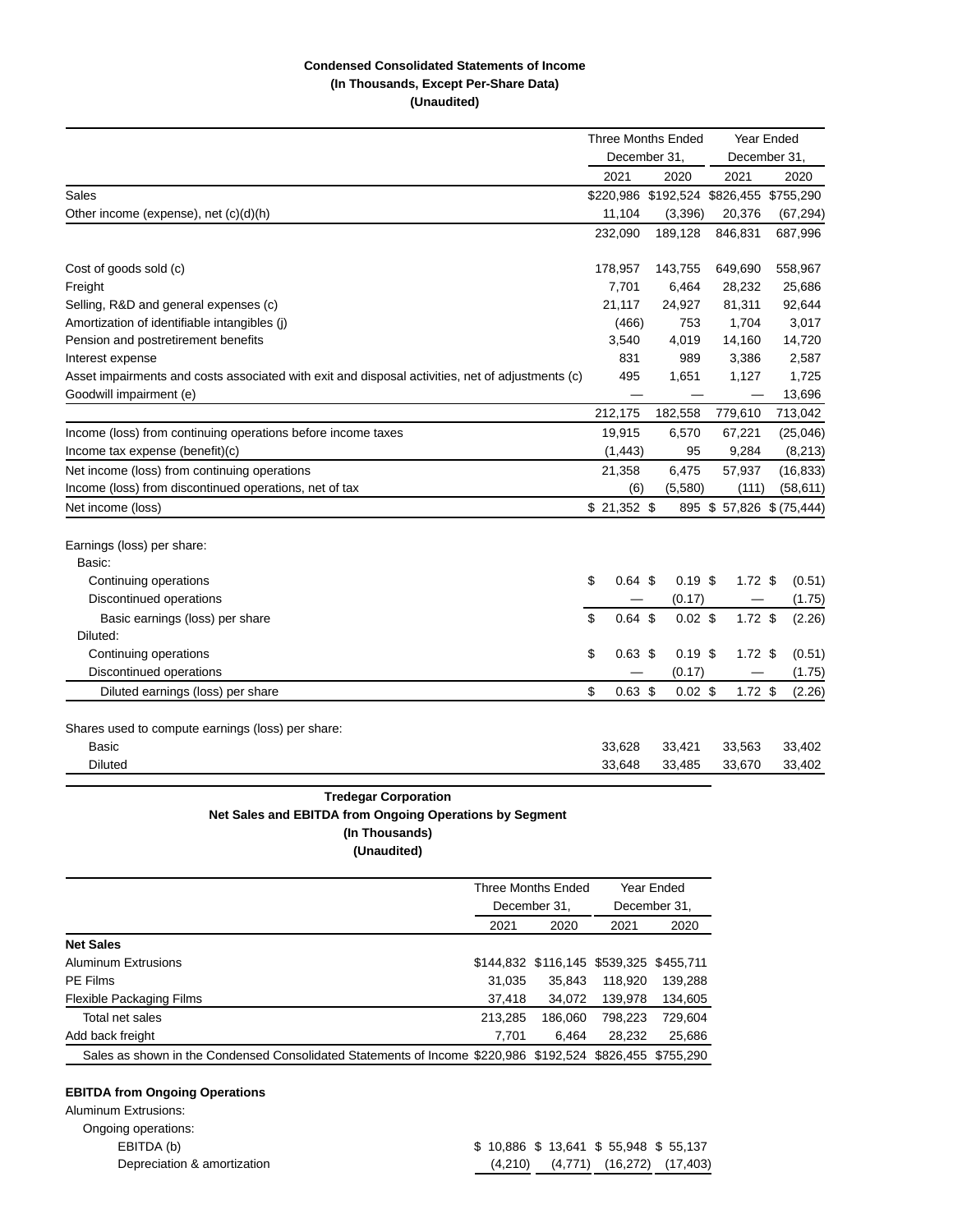| EBIT(b)                                                          | 6,676        | 8,870   | 39,676   | 37,734             |
|------------------------------------------------------------------|--------------|---------|----------|--------------------|
| Plant shutdowns, asset impairments, restructurings and other (c) | 3,461        | (869)   | 3,237    | (3,506)            |
| Goodwill impairment (e)                                          |              |         |          | (13,696)           |
| PE Films:                                                        |              |         |          |                    |
| Ongoing operations:                                              |              |         |          |                    |
| EBITDA (b)                                                       |              |         |          |                    |
|                                                                  | 6,659        | 11,179  | 27,694   | 45,107             |
| Depreciation & amortization                                      | (1,582)      | (1,894) | (6, 263) | (6, 762)           |
| EBIT(b)                                                          | 5,077        | 9,285   | 21,431   | 38,345             |
| Plant shutdowns, asset impairments, restructurings and other (c) | 86           | (1,751) | (371)    | (1, 974)           |
| Flexible Packaging Films:                                        |              |         |          |                    |
| Ongoing operations:                                              |              |         |          |                    |
| EBITDA (b)                                                       | 6,388        | 8,051   | 31,684   | 30,645             |
| Depreciation & amortization                                      | (523)        | (455)   | (1,988)  | (1,761)            |
| EBIT (b)                                                         | 5,865        | 7,596   | 29,696   | 28,884             |
| Plant shutdowns, asset impairments, restructurings and other (c) | 32           | (4)     | 8,439    | (18)               |
| Total                                                            | 21,197       | 23,127  | 102,108  | 85,769             |
| Interest income                                                  | 33           | 1       | 73       | 44                 |
| Interest expense                                                 | 831          | 989     | 3,386    | 2,587              |
| Gain (loss) on investment in kaléo (d)                           | 11,583       | 100     | 12,780   | (60, 900)          |
| Loss on sale of Bright View Technologies (i)                     |              | (2,299) |          | (2, 299)           |
| Stock option-based compensation costs                            | 675          | 394     | 2,495    | 2,161              |
| Corporate expenses, net (c)                                      | 11,392       | 12,976  | 41,859   | 42,912             |
| Income (loss) from continuing operations before income taxes     | 19,915       | 6,570   | 67,221   | (25, 046)          |
| Income tax expense (benefit)                                     | (1, 443)     | 95      | 9,284    | (8, 213)           |
| Net income (loss) from continuing operations                     | 21,358       | 6,475   | 57,937   | (16, 833)          |
| Income (loss) from discontinued operations, net of tax           | (6)          | (5,580) | (111)    | (58, 611)          |
| Net income (loss)                                                | $$21,352$ \$ | 895\$   |          | 57,826 \$ (75,444) |

## **Tredegar Corporation Condensed Consolidated Balance Sheets (In Thousands) (Unaudited)**

|                                                           |               | December 31, 2021 December 31, 2020 |
|-----------------------------------------------------------|---------------|-------------------------------------|
| <b>Assets</b>                                             |               |                                     |
| Cash & cash equivalents                                   | \$<br>30.521  | \$<br>11,846                        |
| Accounts & other receivables, net                         | 103,312       | 86,327                              |
| Income taxes recoverable                                  | 2,558         | 2,807                               |
| Inventories                                               | 88,569        | 66,437                              |
| Prepaid expenses & other                                  | 11,275        | 19,679                              |
| Current assets of discontinued operations                 | 178           | 1,339                               |
| Total current assets                                      | 236,413       | 188,435                             |
| Property, plant & equipment, net                          | 170,381       | 166,545                             |
| Right-of-use leased assets                                | 13,847        | 16,037                              |
| Investment in kaléo (cost basis of \$7,500)               |               | 34,600                              |
| Identifiable intangible assets, net (j)                   | 14,152        | 18,820                              |
| Goodwill (i)                                              | 70,608        | 67,708                              |
| Deferred income taxes                                     | 15,723        | 19,068                              |
| Other assets                                              | 2,460         | 3,506                               |
| Non-current assets of discontinued operations             |               | 151                                 |
| <b>Total assets</b>                                       | \$<br>523,584 | \$<br>514,870                       |
| <b>Liabilities and Shareholders' Equity</b>               |               |                                     |
| Accounts payable                                          | \$<br>123,760 | \$<br>89,702                        |
| Accrued expenses                                          | 33,104        | 40,741                              |
| Lease liability, short-term                               | 2,158         | 2,082                               |
| Income taxes payable                                      | 9,333         | 706                                 |
| Current liabilities of discontinued operations            | 193           | 7,521                               |
| <b>Total current liabilities</b>                          | 168,548       | 140,752                             |
| Lease liability, long-term                                | 12,831        | 14,949                              |
| Long-term debt                                            | 73,000        | 134,000                             |
| Pension and other postretirement benefit obligations, net | 78,265        | 110,585                             |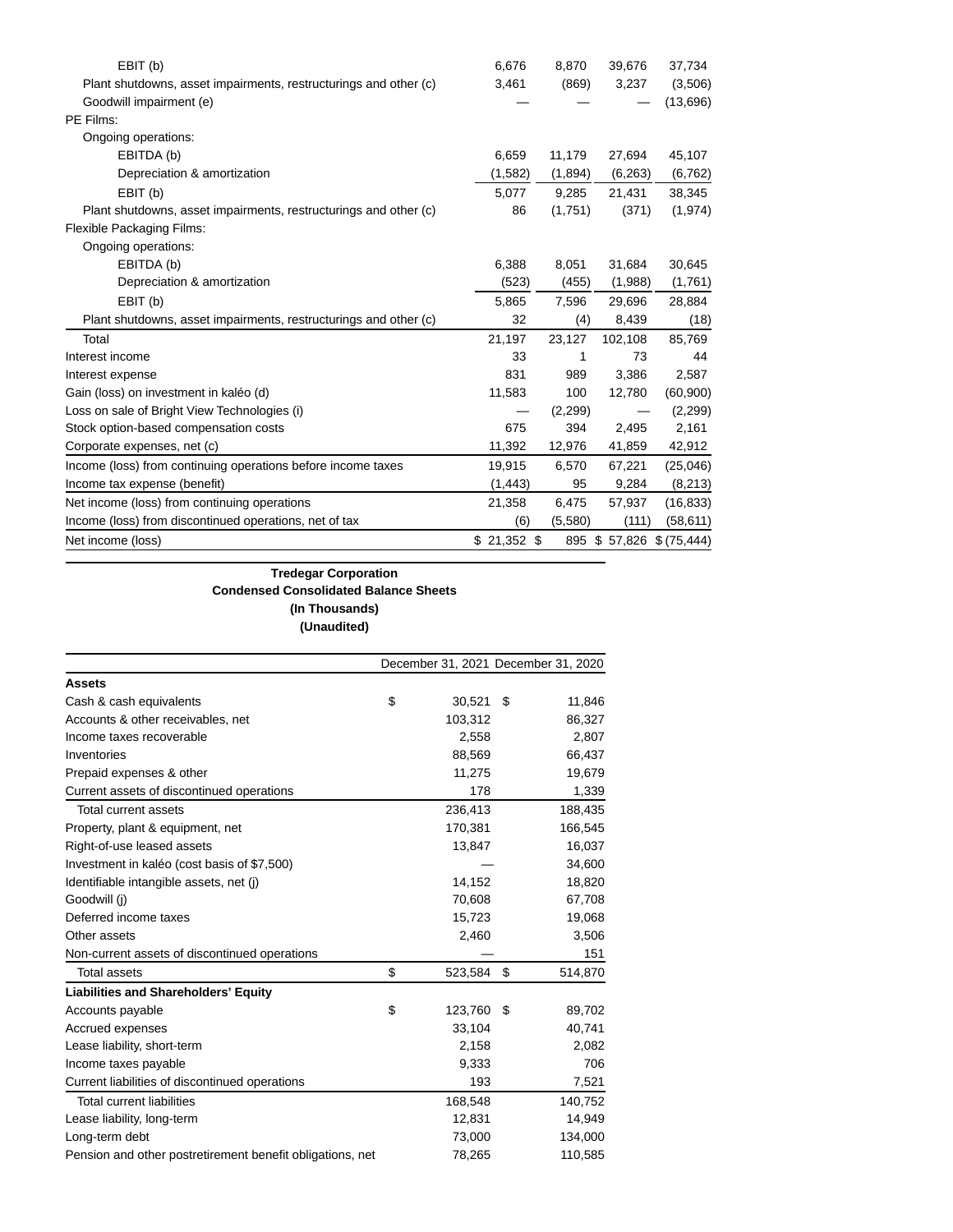| Other non-current liabilities              | 6.218   | 5.529   |
|--------------------------------------------|---------|---------|
| Shareholders' equity                       | 184.722 | 109,055 |
| Total liabilities and shareholders' equity | 523.584 | 514.870 |

#### **Tredegar Corporation Condensed Consolidated Statements of Cash Flows (In Thousands) (Unaudited)**

|                                                       | Year Ended December 31, |            |    |            |  |  |
|-------------------------------------------------------|-------------------------|------------|----|------------|--|--|
|                                                       |                         | 2021       |    | 2020       |  |  |
| Cash flows from operating activities:                 |                         |            |    |            |  |  |
| Net income (loss)                                     | \$                      | 57,826     | \$ | (75, 444)  |  |  |
| Adjustments for noncash items:                        |                         |            |    |            |  |  |
| Depreciation                                          |                         | 22,080     |    | 28,940     |  |  |
| Amortization of intangibles                           |                         | 1,704      |    | 3,017      |  |  |
| Reduction of right-of-use assets                      |                         | 2,086      |    | 2,753      |  |  |
| Goodwill impairment                                   |                         |            |    | 13,696     |  |  |
| Deferred income taxes                                 |                         | (4, 944)   |    | (16, 892)  |  |  |
| Accrued pension and postretirement benefits           |                         | 14,160     |    | 14,720     |  |  |
| Stock-based compensation expense                      |                         | 5,167      |    | 5,402      |  |  |
| (Gain) loss on investment in kaléo                    |                         | (12, 462)  |    | 60,900     |  |  |
| Loss on sale of divested businesses                   |                         |            |    | 52,326     |  |  |
| Changes in assets and liabilities:                    |                         |            |    |            |  |  |
| Accounts and other receivables                        |                         | (16,993)   |    | (335)      |  |  |
| Inventories                                           |                         | (23, 132)  |    | (4,366)    |  |  |
| Income taxes recoverable/payable                      |                         | 8,956      |    | 1,617      |  |  |
| Prepaid expenses and other                            |                         | 3,612      |    | (2,203)    |  |  |
| Accounts payable and accrued expenses                 |                         | 19,835     |    | 4,045      |  |  |
| Lease liability                                       |                         | (1,935)    |    | (3,049)    |  |  |
| Pension and postretirement benefit plan contributions |                         | (5,687)    |    | (12,681)   |  |  |
| Other, net                                            |                         | 310        |    | 1,927      |  |  |
| Net cash provided by operating activities             |                         | 70,583     |    | 74,373     |  |  |
| Cash flows from investing activities:                 |                         |            |    |            |  |  |
| Capital expenditures                                  |                         | (27, 361)  |    | (23, 355)  |  |  |
| Proceeds on sale of investment in kaléo               |                         | 47,062     |    |            |  |  |
| Proceeds from the sale of assets                      |                         | 4,749      |    |            |  |  |
| Proceeds from the sale of businesses                  |                         |            |    | 56,236     |  |  |
| Net cash provided by investing activities             |                         | 24,450     |    | 32,881     |  |  |
| Cash flows from financing activities:                 |                         |            |    |            |  |  |
| Borrowings                                            |                         | 75,500     |    | 162,250    |  |  |
| Debt principal payments                               |                         | (136, 500) |    | (70, 250)  |  |  |
| Dividends paid                                        |                         | (16, 167)  |    | (216, 049) |  |  |
| Debt financing costs                                  |                         |            |    | (693)      |  |  |
| Other                                                 |                         | 325        |    | (850)      |  |  |
| Net cash used in financing activities                 |                         | (76, 842)  |    | (125, 592) |  |  |
| Effect of exchange rate changes on cash               |                         | 484        |    | (1, 238)   |  |  |
| Increase (decrease) in cash and cash equivalents      |                         | 18,675     |    | (19, 576)  |  |  |
| Cash and cash equivalents at beginning of period      |                         | 11,846     |    | 31,422     |  |  |
| Cash and cash equivalents at end of period            | \$                      | 30,521     | \$ | 11,846     |  |  |

#### **Notes to the Financial Tables (Unaudited)**

(a) Tredegar's presentation of net income (loss) and diluted earnings (loss) per share from ongoing operations are non-GAAP financial measures that exclude the effects of gains or losses associated with plant shutdowns, asset impairments and restructurings, gains or losses from the sale of assets, goodwill impairment charges, and other items (which includes gains and losses for an investment accounted for under the fair value method) which have been presented separately and removed from net income (loss) from continuing operations and diluted earnings (loss) per share as reported under GAAP. Net income (loss) and diluted earnings (loss) per share from ongoing operations are key financial and analytical measures used by management to gauge the operating performance of Tredegar's ongoing operations. They are not intended to represent the stand-alone results for Tredegar's ongoing operations under GAAP and should not be considered as an alternative to net income (loss) from continuing operations or earnings (loss) per share as defined by GAAP. They exclude items that management believes do not relate to Tredegar's ongoing operations. A reconciliation to net income (loss) and diluted earnings (loss) per share from ongoing operations for the three months and the years ended December 31, 2021 and 2020 is shown below: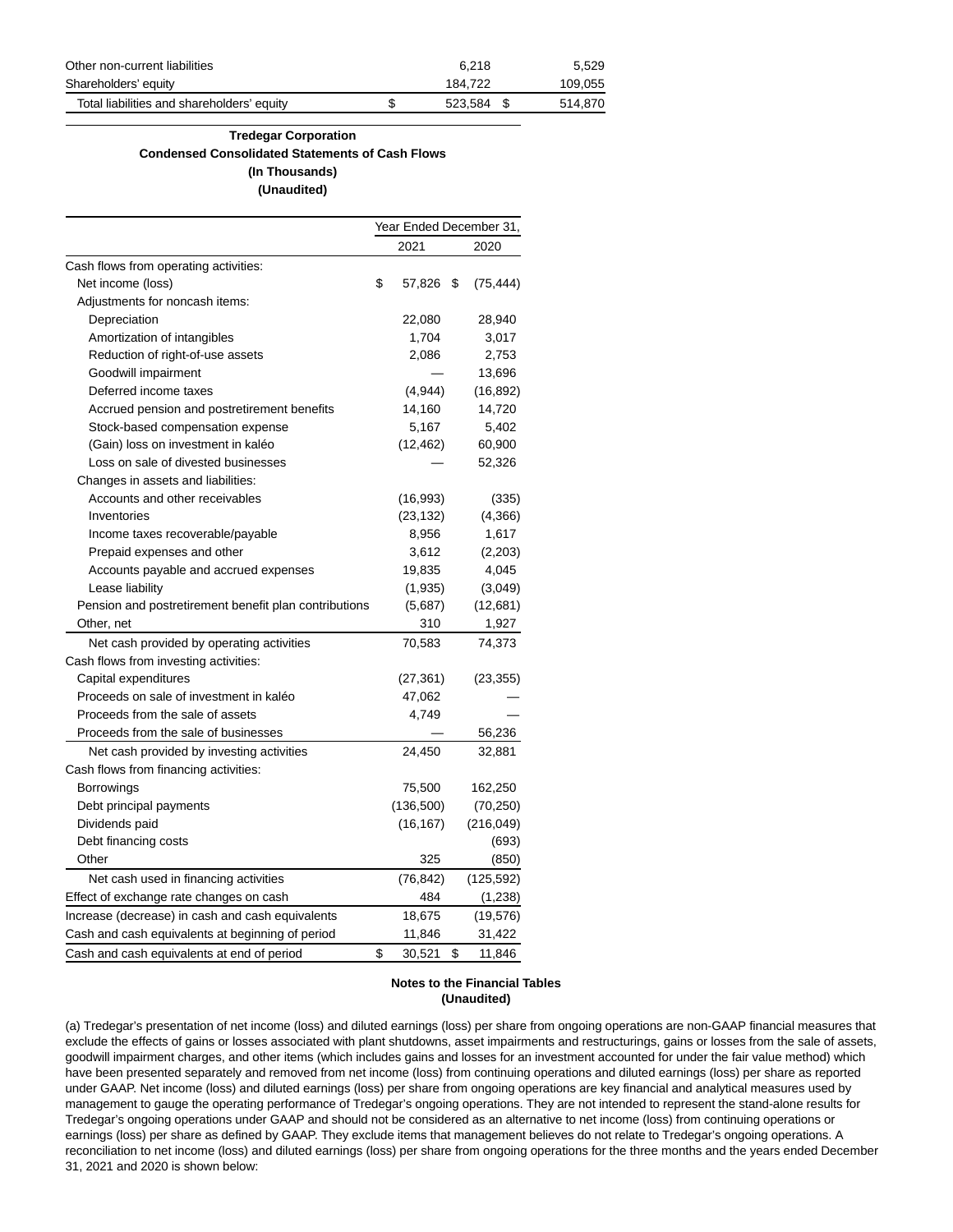|                                                                                                                  | <b>Three Months</b> |              |       |                                 |                         |  |
|------------------------------------------------------------------------------------------------------------------|---------------------|--------------|-------|---------------------------------|-------------------------|--|
|                                                                                                                  |                     | Ended        |       |                                 | Year Ended              |  |
|                                                                                                                  |                     | December 31, |       |                                 | December 31,            |  |
| (In millions, except per share data)                                                                             | 2021                | 2020         |       | 2021                            | 2020                    |  |
| Net income (loss) from continuing operations as reported under GAAP <sup>1</sup>                                 | \$<br>21.4          | \$           |       | 6.5 $$57.9 \text{ $(16.8)$}$    |                         |  |
| After-tax effects of:                                                                                            |                     |              |       |                                 |                         |  |
| (Gains) losses associated with plant shutdowns, asset impairments and restructurings                             | 0.3                 |              | 1.2   | 0.5                             | 1.2                     |  |
| (Gains) losses from sale of assets and other:                                                                    |                     |              |       |                                 |                         |  |
| (Gain) loss associated with the investment in kaléo                                                              | (9.1)               |              | (0.1) | (10.0)                          | 47.6                    |  |
| Loss on sale of Bright View Technologies                                                                         |                     |              | 1.8   |                                 | 1.8                     |  |
| One-time tax credit in Brazil for unemployment/social security insurance non-income taxes resulting from a       |                     |              |       |                                 |                         |  |
| favorable decision by Brazil's Supreme Court regarding the calculation of such tax <sup>2</sup>                  |                     |              |       | (6.6)                           |                         |  |
| Tax benefit associated with the release of a deferred tax valuation allowance on excess capital losses primarily |                     |              |       |                                 |                         |  |
| due to sale of kaléo                                                                                             | (5.5)               |              |       | (5.4)                           |                         |  |
| Other                                                                                                            | (0.9)               |              | 0.3   | 3.2                             | 6.5                     |  |
| Goodwill impairment                                                                                              |                     |              |       |                                 | 10.5                    |  |
| Net income (loss) from ongoing operations <sup>1</sup>                                                           | \$<br>6.2           | \$           |       | $9.7$ \$ 39.6 \$ 50.8           |                         |  |
|                                                                                                                  |                     |              |       |                                 |                         |  |
| Earnings (loss) from continuing operations per share as reported under GAAP (diluted)                            | \$<br>0.63          | \$           |       |                                 | $0.19$ \$ 1.72 \$(0.51) |  |
| After-tax effects per diluted share of:                                                                          |                     |              |       |                                 |                         |  |
| (Gains) losses associated with plant shutdowns, asset impairments and restructurings                             | 0.01                |              | 0.04  | 0.02                            | 0.04                    |  |
| (Gains) losses from sale of assets and other:                                                                    |                     |              |       |                                 |                         |  |
| (Gain) loss associated with the investment in kaléo                                                              | (0.27)              |              |       | (0.30)                          | 1.42                    |  |
| Loss on sale of Bright View Technologies                                                                         |                     |              | 0.05  |                                 | 0.05                    |  |
| One-time tax credit in Brazil for unemployment/social security insurance non-income taxes resulting from a       |                     |              |       |                                 |                         |  |
| favorable decision by Brazil's Supreme Court regarding the calculation of such tax <sup>2</sup>                  |                     |              |       | (0.20)                          |                         |  |
| Tax benefit associated with the release of a deferred tax valuation allowance on excess capital losses primarily |                     |              |       |                                 |                         |  |
| due to sale of kaléo                                                                                             | (0.16)              |              |       | (0.16)                          |                         |  |
| Other                                                                                                            | (0.03)              |              | 0.01  | 0.10                            | 0.19                    |  |
| Goodwill impairment                                                                                              |                     |              |       |                                 | 0.32                    |  |
| Earnings (loss) per share from ongoing operations (diluted)                                                      |                     |              |       | $$0.18$ \$ 0.29 \$ 1.18 \$ 1.51 |                         |  |

1. Reconciliations of the pre-tax and post-tax balances attributed to net income (loss) are shown in Note (f).

2. For more information see Note 9 "Other income (expense), net" to the Consolidated Financial Statements in Item 15 of the Form 10-K.

(b) EBITDA (earnings before interest, taxes, depreciation and amortization) from ongoing operations is the key profitability metric used by the Company's chief operating decision maker to assess segment financial performance. For more business segment information, see Note 13 in the Notes to Financial Statements in the Form 10-K.

EBIT (earnings before interest and taxes) from ongoing operations is a non-GAAP financial measure included in the accompanying tables and the reconciliation of segment financial information to consolidated results for the Company in the net sales and EBITDA from ongoing operations by segment statements. It is not intended to represent the stand-alone results for Tredegar's ongoing operations under GAAP and should not be considered as an alternative to net income (loss) from continuing operations as defined by GAAP. The Company believes that EBIT is a widely understood and utilized metric that is meaningful to certain investors and that including this financial metric in the reconciliation of management's performance metric, EBITDA from ongoing operations, provides useful information to those investors that primarily utilize EBIT to analyze the Company's core operations.

(c) Gains and losses associated with plant shutdowns, asset impairments, restructurings and other items for the three months and the years ended December 31, 2021 and 2020 detailed below are shown in the statements of net sales and EBITDA from ongoing operations by segment and are included in "Asset impairments and costs associated with exit and disposal activities, net of adjustments" in the condensed consolidated statements of income, unless otherwise noted.

|                                                                            | <b>Three Months</b><br>Ended<br>December 31.<br>2021 |  |        |                         |     |  | Year Ended<br>December 31. |  |
|----------------------------------------------------------------------------|------------------------------------------------------|--|--------|-------------------------|-----|--|----------------------------|--|
|                                                                            |                                                      |  | Net of |                         |     |  |                            |  |
| (in millions)                                                              | Pre-Tax                                              |  | Tax    |                         |     |  | Pre-Tax Net of Tax         |  |
| Aluminum Extrusions:                                                       |                                                      |  |        |                         |     |  |                            |  |
| (Gains) losses from sale of assets, investment writedowns and other items: |                                                      |  |        |                         |     |  |                            |  |
| Consulting expenses for ERP feasibility study <sup>1</sup>                 |                                                      |  |        | $$0.3$ \$ 0.2 \$ 0.3 \$ |     |  | 0.2                        |  |
| Futura intangible amortization out-of-period adjustment <sup>6</sup>       | (0.9)                                                |  | (0.7)  | (0.9)                   |     |  | (0.7)                      |  |
| Vacation accrual policy change <sup>5</sup>                                | (2.9)                                                |  | (2.2)  | (2.9)                   |     |  | (2.2)                      |  |
| Environmental charges at Newnan, Georgia plant <sup>3</sup>                | 0.1                                                  |  | 0.1    |                         | 0.2 |  | 0.2                        |  |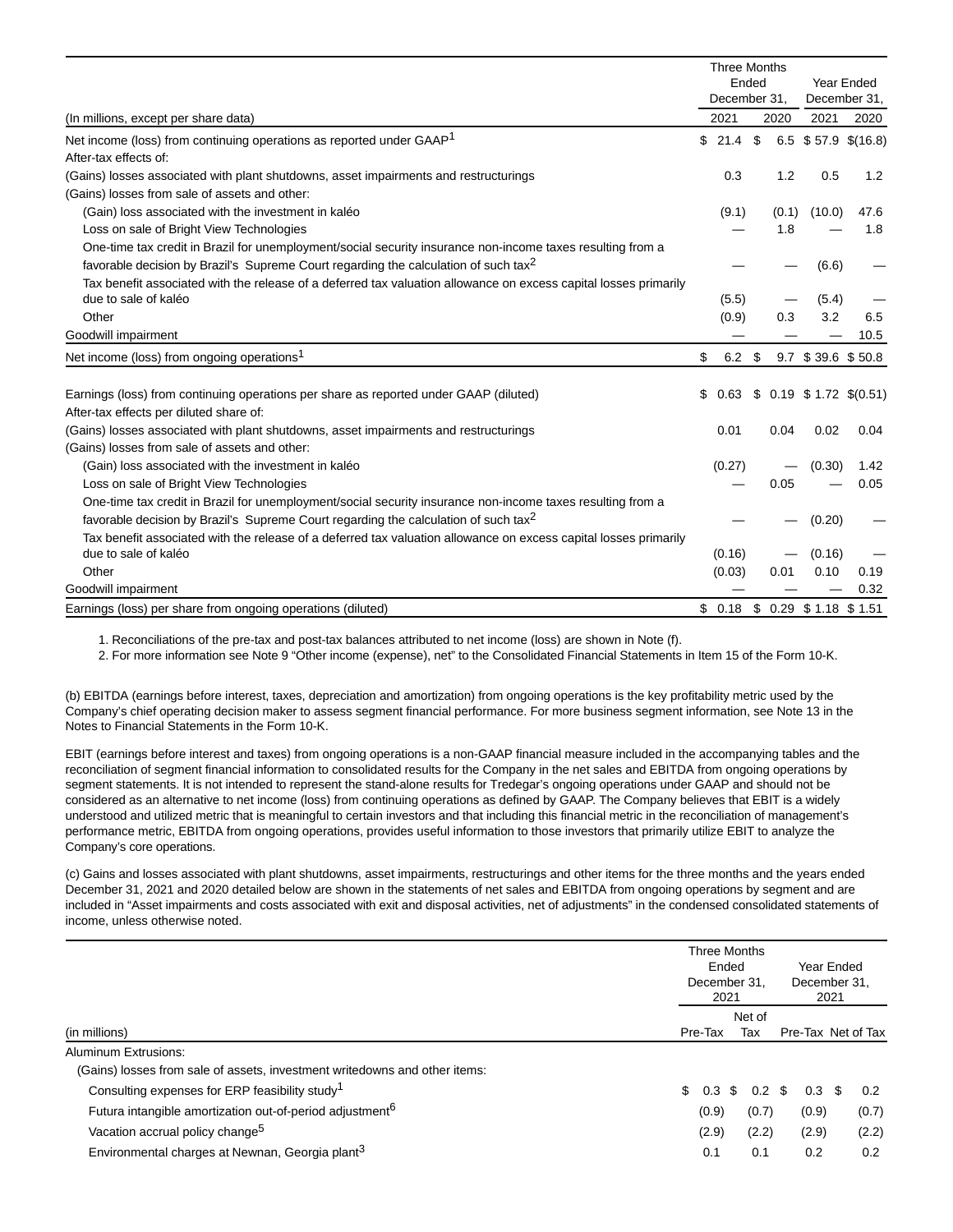| COVID-19-related expenses, net of relief 2                                                                             | (0.1)                  | (0.1)                 | 0.1              | 0.1   |
|------------------------------------------------------------------------------------------------------------------------|------------------------|-----------------------|------------------|-------|
| <b>Total for Aluminum Extrusions</b>                                                                                   |                        | $$$ (3.5) \$ (2.7) \$ | $(3.2)$ \$       | (2.4) |
| PE Films:                                                                                                              |                        |                       |                  |       |
| (Gains) losses associated with plant shutdowns, asset impairments and restructurings:                                  |                        |                       |                  |       |
| Other restructuring costs - severance                                                                                  | \$<br>\$<br>0.3        | 0.3 <sup>5</sup>      | \$<br>0.4        | 0.3   |
| (Gain) losses from sale of assets, investment writedowns and other items:                                              |                        |                       |                  |       |
| Vacation accrual policy change <sup>5</sup>                                                                            | (0.5)                  | (0.4)                 | (0.5)            | (0.4) |
| COVID-19-related expenses <sup>2</sup>                                                                                 | 0.1                    | 0.1                   | 0.5              | 0.3   |
| <b>Total for PE Films</b>                                                                                              | $$ (0.1)$ \$           | $-$ \$                | $0.4 \text{ } $$ | 0.2   |
| Flexible Packaging Films:                                                                                              |                        |                       |                  |       |
| (Gains) losses from sale of assets, investment writedowns and other items:                                             |                        |                       |                  |       |
| One-time tax credit in Brazil for unemployment/social security insurance non-income taxes resulting from a             |                        |                       |                  |       |
| favorable decision by Brazil's Supreme Court regarding the calculation of such taxes 2,4                               | \$                     | \$                    | $(8.5)$ \$       | (6.6) |
| COVID-19-related expenses <sup>2</sup>                                                                                 | 0.1                    | 0.1                   | 0.1              | 0.1   |
| <b>Total for Flexible Packaging Films</b>                                                                              | \$<br>$0.1 \text{ } $$ | \$<br>0.1             | $(8.4)$ \$       | (6.5) |
| Corporate:                                                                                                             |                        |                       |                  |       |
| (Gains) losses associated with plant shutdowns, asset impairments and restructurings:                                  |                        |                       |                  |       |
| Costs, net of gain associated with the sale of the Lake Zurich manufacturing facility assets                           | \$<br>$(0.1)$ \$       | $(0.1)$ \$            | \$<br>0.1        | 0.1   |
| Other restructuring costs - severance                                                                                  | 0.2                    | 0.1                   | 0.2              | 0.1   |
| (Gain) losses from sale of assets, investment writedowns and other items:                                              |                        |                       |                  |       |
| Professional fees associated with business development activities and other <sup>1</sup>                               | 1.6                    | 1.3                   | 3.9              | 3.1   |
| Professional fees associated with internal control over financial reporting <sup>1</sup>                               | 1.2                    | 0.9                   | 3.1              | 2.3   |
| Write-down of investment in Harbinger Capital Partners Special Situations Fund <sup>2</sup>                            |                        |                       | 0.5              | 0.4   |
| Stock compensation expense associated with the fair value remeasurement of awards granted at the time                  |                        |                       |                  |       |
| of the 2020 Special Dividend <sup>1</sup>                                                                              |                        |                       | 0.4              | 0.3   |
| Transition service fees, net of corporate costs associated with the divested Personal Care Films business <sup>2</sup> | 0.2                    | 0.1                   | (0.3)            | (0.2) |
| Vacation accrual policy change <sup>5</sup>                                                                            | (0.4)                  | (0.3)                 | (0.4)            | (0.3) |
| Tax benefit associated with the release of a deferred tax valuation allowance on excess capital losses                 |                        |                       |                  |       |
| primarily due to sale of kaléo'                                                                                        |                        | (5.5)                 |                  | (5.4) |
| <b>Total for Corporate</b>                                                                                             |                        | $$2.7 \$ (3.5) \$$    | $7.5$ \$         | 0.4   |

1. Included in "Selling, R&D and general expenses" in the condensed consolidated statements of income.

2. Included in "Other income (expense), net" in the condensed consolidated statements of income.

3. Included in "Costs of goods sold" in the condensed consolidated statements of income.

4. For more information, see Note 9 "Other income (expense), net" to the Consolidated Financial Statements in the Form 10-K.

5. For more information, see Note 6 "Accrued expenses" to the Consolidated Financial Statements in the Form 10-K.

6. Included in "Amortization of identifiable intangibles" in the condensed consolidated statements of income.

7. Included in "Income tax expense (benefit)" in the condensed consolidated statements of income.

|                                                                                          |     |                            | <b>Three Months</b><br>Ended<br>December 31,<br>2020 |     |     |                  |            | <b>Year Ended December</b><br>31.<br>2020 |  |  |  |  |
|------------------------------------------------------------------------------------------|-----|----------------------------|------------------------------------------------------|-----|-----|------------------|------------|-------------------------------------------|--|--|--|--|
| (\$ in millions)                                                                         |     | Pre-Tax Net of Tax Pre-Tax |                                                      |     |     |                  | Net of Tax |                                           |  |  |  |  |
| Aluminum Extrusions:                                                                     |     |                            |                                                      |     |     |                  |            |                                           |  |  |  |  |
| (Gains) losses from sale of assets, investment writedowns and other items:               |     |                            |                                                      |     |     |                  |            |                                           |  |  |  |  |
| Consulting expenses for ERP feasibility study <sup>2</sup>                               | \$  | 0.1                        | \$                                                   | 0.1 | \$. | 1.3 <sup>5</sup> |            | 1.0                                       |  |  |  |  |
| Environmental charges at Newnan, Georgia plant <sup>1</sup>                              |     | 0.3                        |                                                      | 0.3 |     | 0.3              |            | 0.3                                       |  |  |  |  |
| COVID-19-related expenses <sup>3</sup>                                                   |     | 0.5                        |                                                      | 0.3 |     | 1.9              |            | 1.4                                       |  |  |  |  |
| <b>Total for Aluminum Extrusions</b>                                                     | \$  | 0.9                        | -\$                                                  | 0.7 | \$  | 3.5 <sup>5</sup> |            | 2.7                                       |  |  |  |  |
| PE Films:                                                                                |     |                            |                                                      |     |     |                  |            |                                           |  |  |  |  |
| (Gains) losses associated with plant shutdowns, asset impairments and restructurings:    |     |                            |                                                      |     |     |                  |            |                                           |  |  |  |  |
| Surface Protection restructuring costs - severance                                       | \$  | 1.6                        | - \$                                                 | 1.2 | \$  | 1.6 <sup>5</sup> |            | 1.2                                       |  |  |  |  |
| (Gain) losses from sale of assets, investment writedowns and other items:                |     |                            |                                                      |     |     |                  |            |                                           |  |  |  |  |
| COVID-19-related expenses <sup>3</sup>                                                   |     | 0.2                        |                                                      | 0.1 |     | 0.3              |            | 0.3                                       |  |  |  |  |
| Total for PE Films                                                                       | \$  | 1.8                        | \$                                                   | 1.3 | \$  | 1.9 <sup>5</sup> |            | 1.5                                       |  |  |  |  |
| Corporate:                                                                               |     |                            |                                                      |     |     |                  |            |                                           |  |  |  |  |
| (Gain) losses from sale of assets, investment writedowns and other items:                |     |                            |                                                      |     |     |                  |            |                                           |  |  |  |  |
| Professional fees associated with business development activities and other <sup>2</sup> | \$. | 0.3                        | \$                                                   | 0.1 | S   | 3.5 <sup>5</sup> |            | 2.8                                       |  |  |  |  |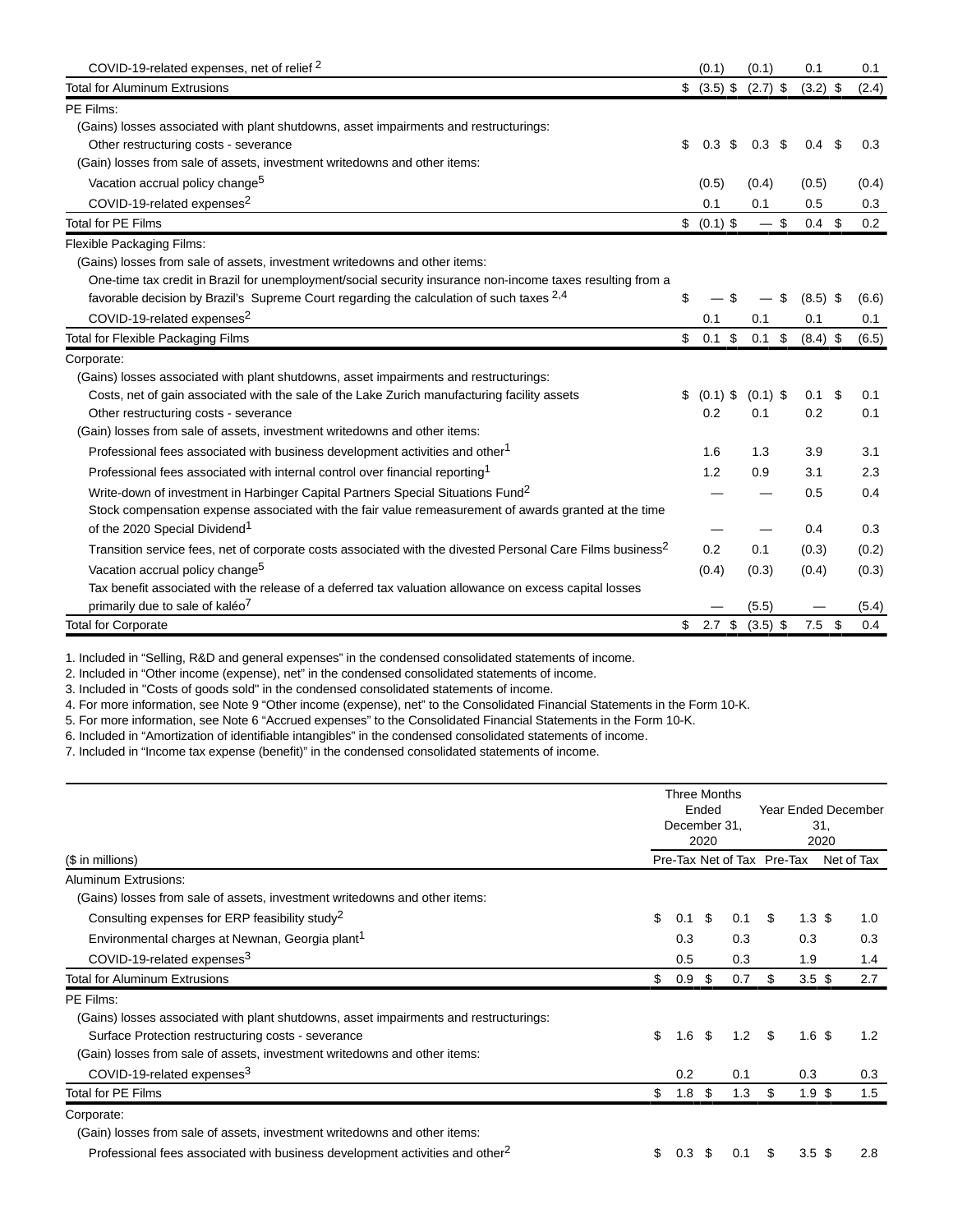| Professional fees associated with internal control over financial reporting and implementation of new |     |       |    |       |                  |               |
|-------------------------------------------------------------------------------------------------------|-----|-------|----|-------|------------------|---------------|
| accounting guidance <sup>2</sup>                                                                      |     | 1.0   |    | 0.7   | 2.0              | $1.4^{\circ}$ |
| Accelerated recognition of stock option-based compensation <sup>2</sup>                               |     |       |    |       | 0.1              | 0.1           |
| Corporate costs associated with the divested Personal Care business <sup>2</sup>                      |     | (0.3) |    | (0.2) | 0.9              | 0.7           |
| Allocation of changes in effective state tax rates resulting primarily from the sale of Personal Care |     |       |    |       |                  |               |
| Films <sup>4</sup>                                                                                    |     |       |    | (1.5) |                  | (1.5)         |
| Loss on sale of Bright View Technologies <sup>3</sup>                                                 |     | 2.3   |    | 1.8   | 2.3              | 1.8           |
| Write-down of investment in Harbinger Capital Partners Special Situations Fund <sup>3</sup>           |     | 0.1   |    | 0.1   | 0.4              | 0.3           |
| U.S. tax on foreign branch income <sup>4</sup>                                                        |     |       |    |       |                  | (0.6)         |
| Stock compensation expense associated with the fair value remeasurement of awards granted at the      |     |       |    |       |                  |               |
| time of the Special Dividend <sup>2</sup>                                                             |     | 0.4   |    | 0.3   | 0.4              | 0.3           |
| <b>Total for Corporate</b>                                                                            | \$. | 3.8   | -S | 1.3   | 9.6 <sup>5</sup> | 5.3           |

1. Included in "Cost of goods sold" in the condensed consolidated statements of income.

2. Included in "Selling, R&D and general expenses" in the condensed consolidated statements of income.

3. Included in "Other income (expense), net" in the condensed consolidated statements of income.

4. Included in "Income tax expense (benefit)" in the condensed consolidated statements of income.

(d) A pre-tax gain of \$12.8 million on the Company's investment in kaléo was recognized in the year ended December 31, 2021 compared to a pre-tax loss of \$60.9 million in the year ended December 31, 2020 which is reported in "Other income (expense), net" in the condensed consolidated statements of income. The year of 2021 also included a receipt of a \$0.3 million dividend. On December 27, 2021, the Company completed the sale of its approximate 18% ownership interest in kaléo, which resulted in Tredegar receiving total cash proceeds of \$47.1 million.

(e) In the first quarter of 2020, the operations of Aluminum Extrusions' Niles, Michigan and Elkhart, Indiana facilities (which were acquired as "AACOA" in October 2012) were expected to be severely impacted by the COVID-19 pandemic, with over 80% of the aluminum extrusions manufactured at these facilities sold to customers that make consumer durable products, such as recreational boating and power sports vehicles, and to customers serving the building and construction and automotive markets. As a result, a goodwill impairment charge of \$13.7 million was recognized in Aluminum Extrusions, which represented the entire amount of goodwill associated with the acquisition of AACOA.

(f) Tredegar's presentation of net income (loss) from ongoing operations is a non-GAAP financial measure that excludes the effects of gains or losses associated with plant shutdowns, asset impairments and restructurings, gains or losses from the sale of assets, goodwill impairment charges, and other items (which includes gains and losses for an investment accounted for under the fair value method), which has been presented separately and removed from net income (loss) from continuing operations as reported under GAAP. Net income (loss) from ongoing operations is a key financial and analytical measure used by management to gauge the operating performance of Tredegar's ongoing operations. It is not intended to represent the stand-alone results for Tredegar's ongoing operations under GAAP and should not be considered as an alternative to net income (loss) from continuing operations as defined by GAAP. It excludes items that we believe do not relate to Tredegar's ongoing operations.

Reconciliations of the pre-tax and post-tax balances attributed to net income (loss) from ongoing operations for the three and twelve ended December 31, 2021 and 2020 and are shown below in order to show the impact on the effective tax rate:

|                                                                              | <b>Taxes Expense</b><br>Pre-Tax |          |    |           |     | Effective<br>After-Tax Tax Rate |         |
|------------------------------------------------------------------------------|---------------------------------|----------|----|-----------|-----|---------------------------------|---------|
| (In millions)                                                                |                                 |          |    | (Benefit) |     |                                 |         |
| Three Months Ended December 31, 2021                                         |                                 | (a)      |    | (b)       |     |                                 | (b)/(a) |
| Net income (loss) from continuing operations reported under GAAP             | S.                              | 19.9     | \$ | (1.5)     | \$  | 21.4                            | (7.5) % |
| Losses associated with plant shutdowns, asset impairments and restructurings |                                 | 0.4      |    | 0.1       |     | 0.3                             |         |
| (Gains) losses from sale of assets and other                                 |                                 | (12.7)   |    | 2.8       |     | (15.5)                          |         |
| Net income (loss) from ongoing operations                                    | \$                              | 7.6      | \$ | 1.4       | \$  | 6.2                             | 18.4%   |
| Three Months Ended December 31, 2020                                         |                                 |          |    |           |     |                                 |         |
| Net income (loss) from continuing operations reported under GAAP             | \$.                             | 6.6      | \$ | 0.1       | \$  | 6.5                             | 1.5%    |
| Losses associated with plant shutdowns, asset impairments and restructurings |                                 | 1.6      |    | 0.4       |     | 1.2                             |         |
| (Gains) losses from sale of assets and other                                 |                                 | 4.8      |    | 2.8       |     | 2.0                             |         |
| Net income (loss) from ongoing operations                                    |                                 | \$13.0   | \$ | 3.3       | \$. | 9.7                             | 25.4%   |
| Year Ended December 31, 2021                                                 |                                 |          |    |           |     |                                 |         |
| Net income (loss) from continuing operations reported under GAAP             |                                 | \$67.2   | \$ | 9.3       | \$  | 57.9                            | 13.8%   |
| Losses associated with plant shutdowns, asset impairments and restructurings |                                 | 0.7      |    | 0.2       |     | 0.5                             |         |
| (Gains) losses from sale of assets and other                                 |                                 | (17.2)   |    | 1.6       |     | (18.8)                          |         |
| Net income (loss) from ongoing operations                                    |                                 | \$50.7   | \$ | 11.1      | \$  | 39.6                            | 21.9%   |
| Year Ended December 31, 2020                                                 |                                 |          |    |           |     |                                 |         |
| Net income (loss) from continuing operations reported under GAAP             |                                 | \$(25.0) | \$ | (8.2)     | \$  | (16.8)                          | 32.8%   |
| Losses associated with plant shutdowns, asset impairments and restructurings |                                 | 1.6      |    | 0.4       |     | 1.2                             |         |
| (Gains) losses from sale of assets and other                                 |                                 | 74.3     |    | 18.4      |     | 55.9                            |         |
| Goodwill impairment                                                          |                                 | 13.7     |    | 3.2       |     | 10.5                            |         |
| Net income (loss) from ongoing operations                                    |                                 | \$64.6   | \$ | 13.8      | \$  | 50.8                            | 21.4%   |

(g) Net debt is calculated as follows: